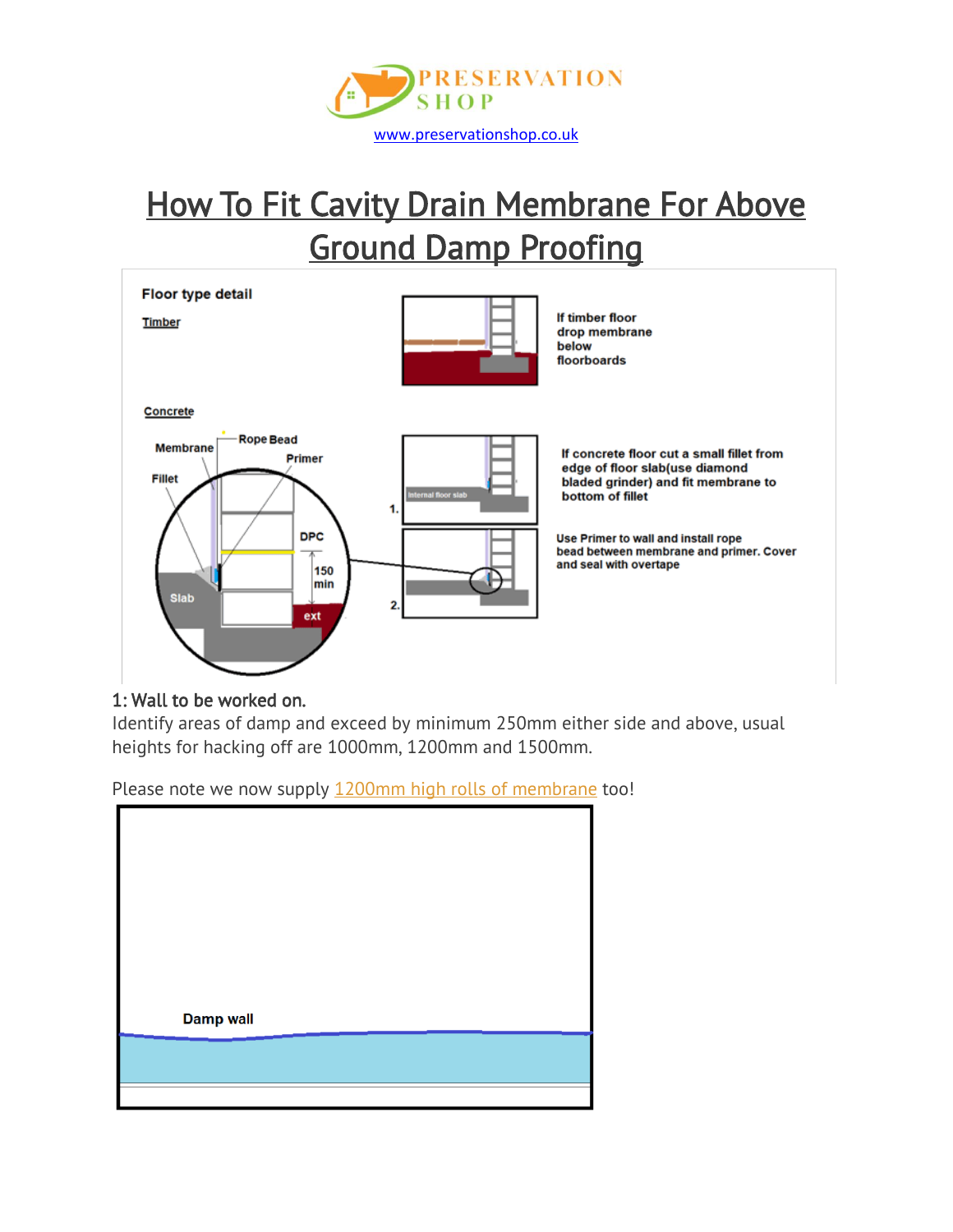

# 2: Carefully remove skirting board.



3: Carefully hack off plaster back to stone, brick or blockwork.

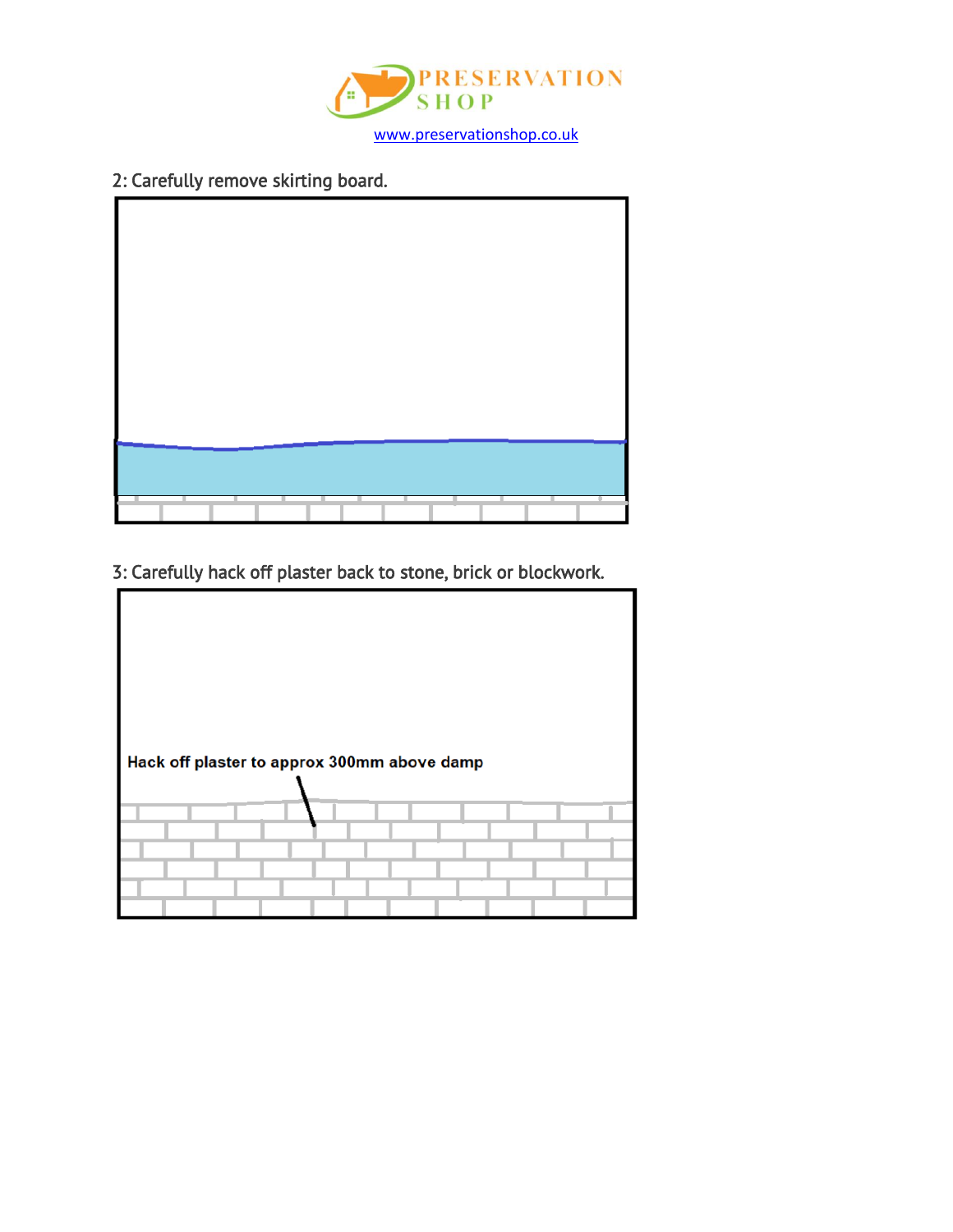

4: [Drill 12mm](https://www.preservationshop.co.uk/product/sds-drill-12mm-x-450mm/) holes 150mm over external ground level and inject [DPC cream.](https://www.preservationshop.co.uk/product/wykamol-ultracure-damp-proofing-cream-1-litre/)



And at end of run (Vertical terminations)

# 5: Apply [primer s](https://www.preservationshop.co.uk/product/wykamol-technoseal-dpm-5ltr-black/)ealer to wall.



Apply primer/sealer to perimiter of wall, approx 100mm wide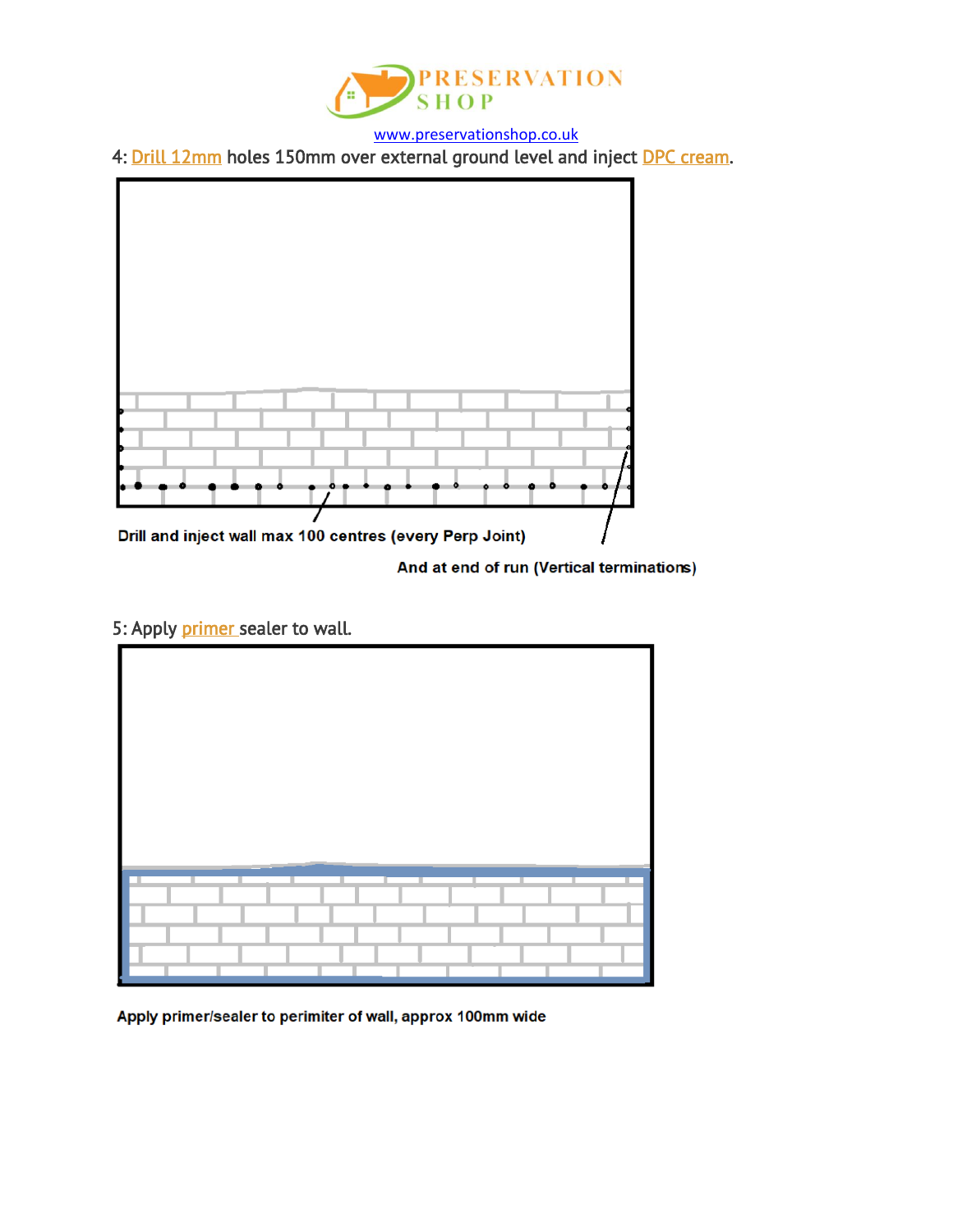

## 6: Affix membrane to the wall .

(See pic 12 – Floor Type Detail for the bottom edge of the membrane finishing).

PB2 is Isola Membrane from Sweden and CM3 Membrane is Wykamol membrane made in the UK, both do the same job.

Depending on the area of damp you may need one of the following sized membranes,

PB2 [Membrane](https://www.preservationshop.co.uk/product/triton-platon-pb2-cavity-drain-membrane-1m-x-10m/) 1000mm high x 10 metres long roll

PB2 [Membrane](https://www.preservationshop.co.uk/product/triton-platon-pb2-cavity-drain-membrane-1m-x-20m/) 1000mm high x 20 metres long roll

PB2 [Membrane](https://www.preservationshop.co.uk/product/triton-platon-pb2-cavity-drain-membrane-2m-x-20m/) 2000mm high x 20 metres long roll

OR

CM3 [Membrane](https://www.preservationshop.co.uk/product/wykamol-cm3-mesh-membrane-10-meter-roll-10m-x-1m/) 1000mm high x 10 metres long roll

CM3 [Membrane](https://www.preservationshop.co.uk/product/wykamol-cm3-mesh-membrane-20-meter-roll-20m-x-1m/) 1000mm high x 20 metres long roll

CM3 [Membrane](https://www.preservationshop.co.uk/product/wykamol-cm3-mesh-cavity-drain-membrane-20m-x-1200mm-roll/) 1200mm high x 20 metres long roll

CM3 [Membrane](https://www.preservationshop.co.uk/product/wykamol-cm3-mesh-membrane-20m-x-2m-roll/) 2000mm high x 20 metres long roll

The membranes are fixed by drilling an 8mm hole through it into the wall

behind, [Membrane](https://www.preservationshop.co.uk/product/eco-membrane-fixing-plugs-70mm-box-of-500/) fixing plugs are then wrapped with [sealing](https://www.preservationshop.co.uk/product/wykamol-rope-10mm-x-5m/) rope and hammered into the holes to hold the membrane on the wall.

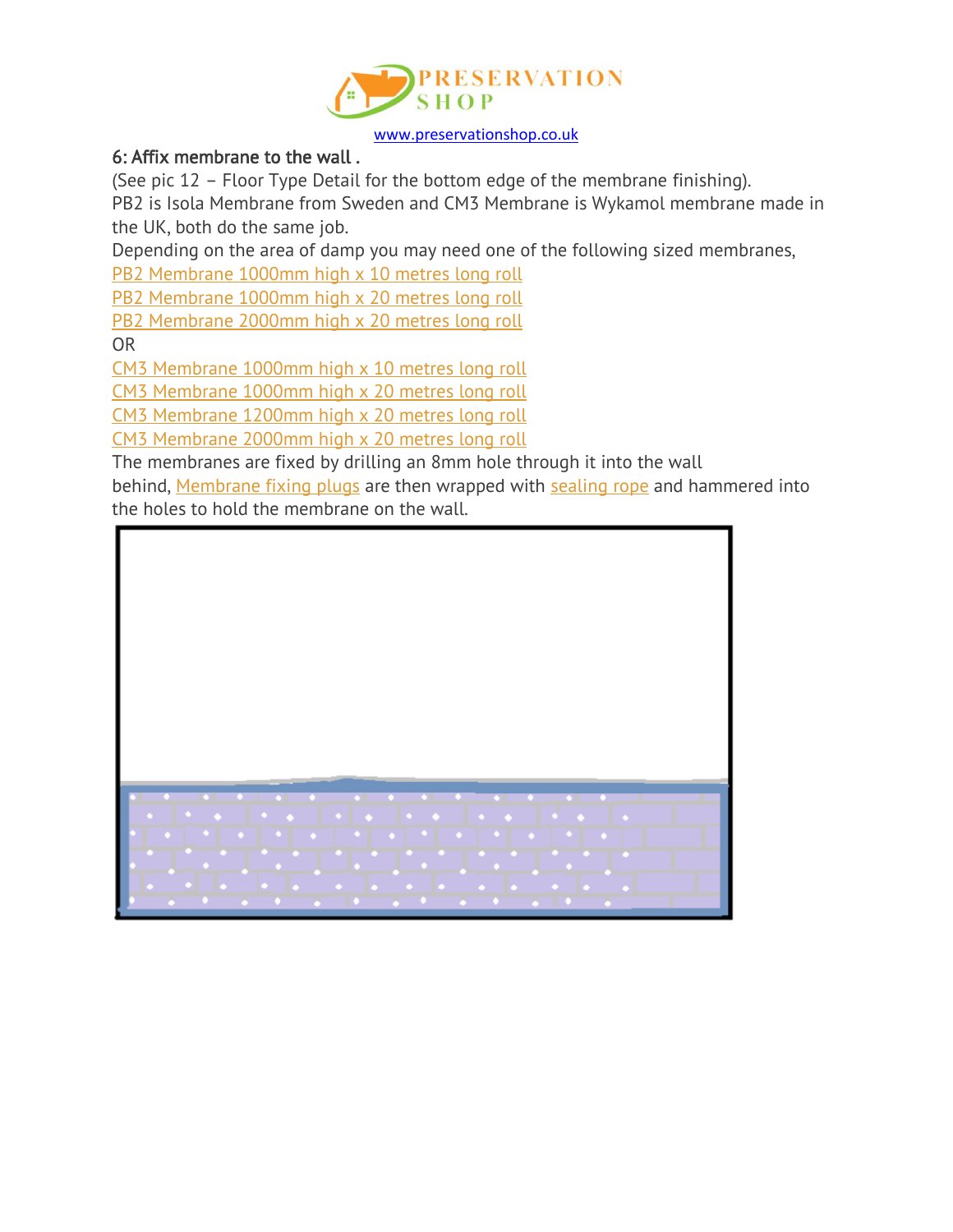

7: Affix [sealing rope](https://www.preservationshop.co.uk/product/wykamol-rope-10mm-x-5m/) around perimeter of membrane and squash onto primer.



Lift back membrane edges and insert sealing Rope between membrane and wall/primer

8: Affix [Overtape](https://www.preservationshop.co.uk/product/platon-overtape-1mm-x-115mm-x-25m/) around the perimeter of membrane half on membrane and half on primer.

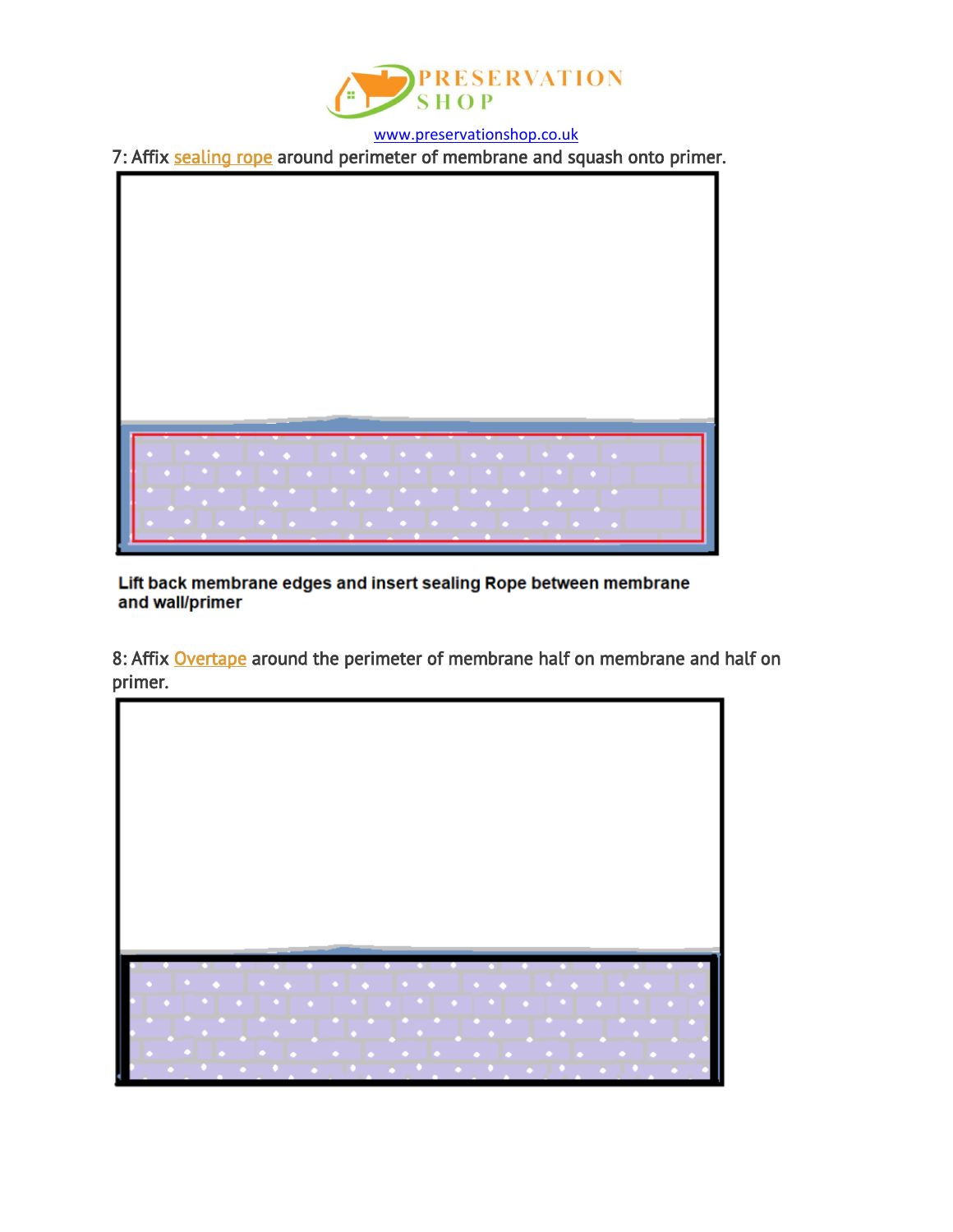

# 9: Bond the membrane to blend with the wall.

You can either Bond the membrane to blend with the wall if thin coat required or dot'n'dab with board adhesive castled to the required depth to blend with the existing wall, ensure abs go onto plugs to get a good mechanical fix.



Fit plasterboards ensuring dabs hit membrane fixings

10: Check skirting for rot etc. If okay stick skirting back on with [saves nails](https://www.preservationshop.co.uk/product/saves-nails-express-instant-grab-adhesive/) or similar.



Glue new skirting back into position - Job Done!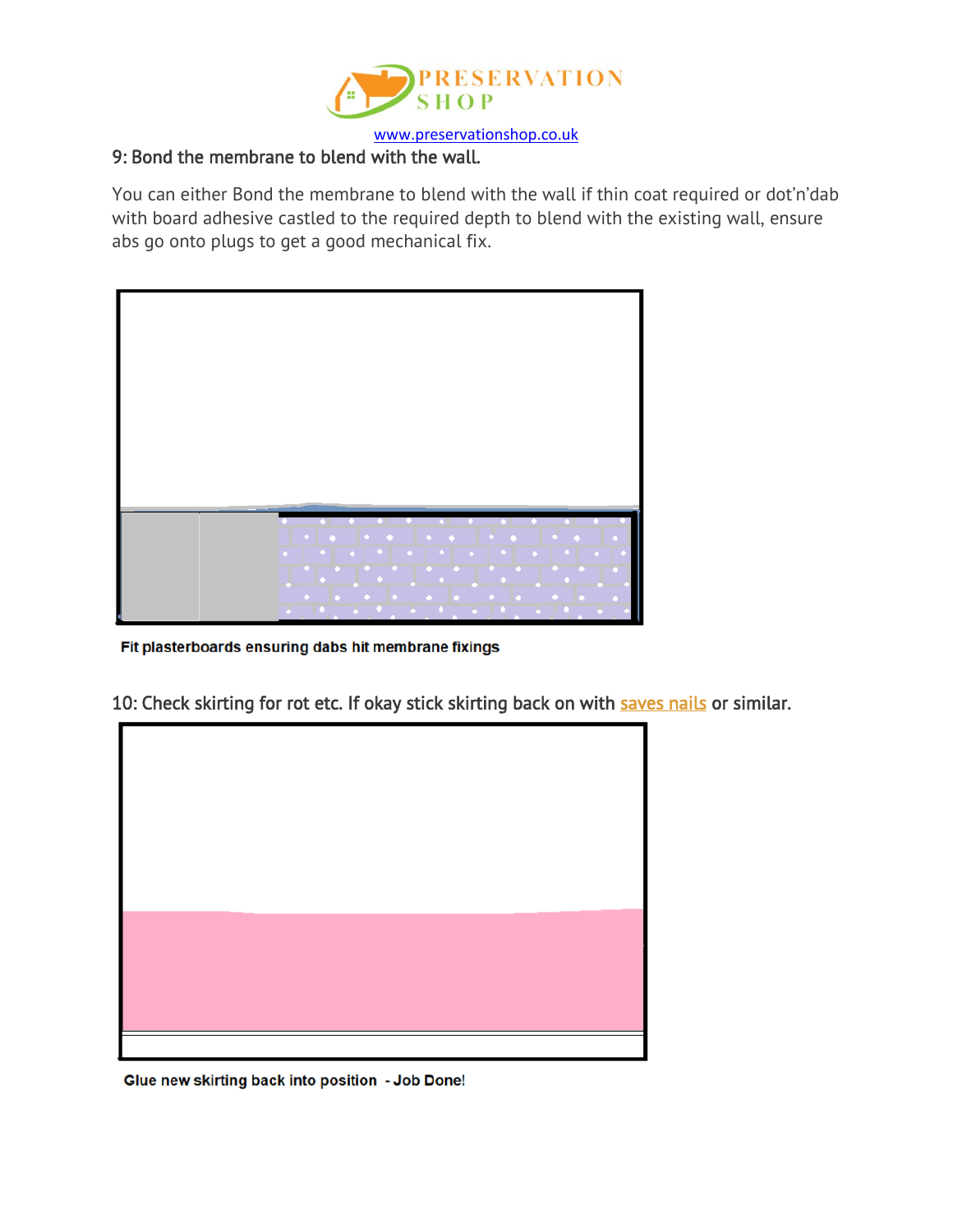

11: Skim the plaster boards to blend with remaining old plaster.



Skim wall to blend with original plaster

#### 12: Floor finishing detail.

**Floor type detail** 

**Timber** 



If timber floor drop membrane below floorboards

Concrete



If concrete floor cut a small fillet from edge of floor slab(use diamond bladed grinder) and fit membrane to bottom of fillet

Use Primer to wall and install rope bead between membrane and primer. Cover and seal with overtape